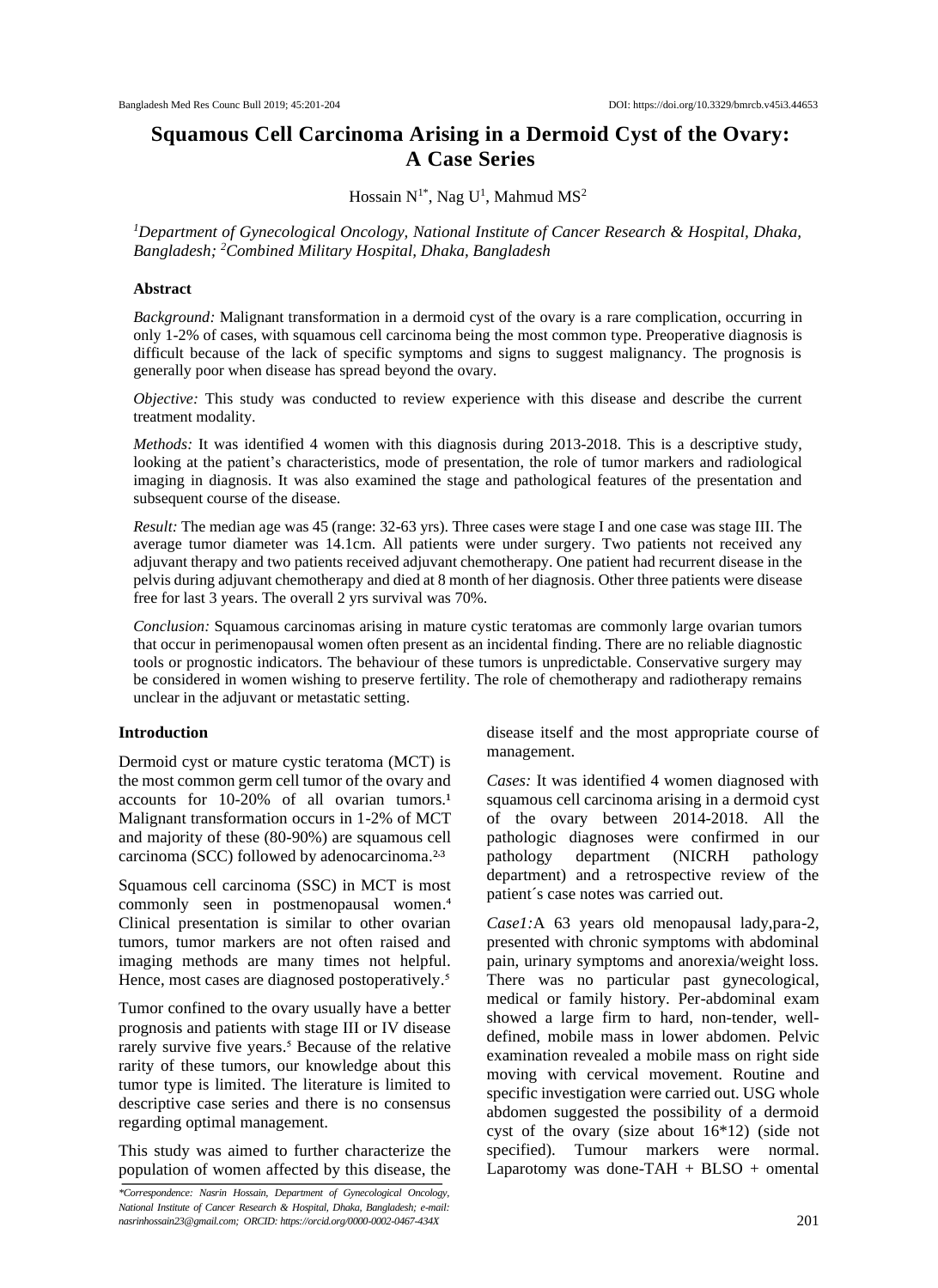sampling + whole abdominal exploration. It was stage IA. HPR revealed–Squamous cell carcinoma in dermoid cyst. Then she received 6 cycle chemotherapy (pac+carbo). She was completely well for 36 months since then.

*Case 2:* Mrs. Tahmina, 32 years, a regularly menstruating lady, para-1 presented with acute abdomen. Through physical examination and investigation diagnosed a case of twisted ovarian tumor probably due to dermoid cyst. Laparotomy followed by right sided unilateral salpingoophorectomy was done and incompletely staged. Histopathology report revealed - squamous cell carcinoma in the dermoid cyst. Then whole abdomen CT scan and tumor marker CA125 was done and found normal. Patient was placed in tumor board; according to tumor board decision, it was only follow up, no further surgery or adjuvant therapy. Patient was remained well with no evidence recurrent disease for 24 months since then.

*Case 3:* Mrs. Niva, 37 years, para-2, and a regularly menstruating lady presented with abdominal lump, abdominal pain. Per abdominal examination showed a large firm to hard, slightly tender, well defined mass in the lower abdomen. Pelvic examination revealed a large mobile mass felt through right fornix. Routine and specific investigations were carried out. USG suggested a complex mass size about 10×8 cm in the pelvis. Tumor markers were normal. Laparotomy followed by TAH with BLSO with surgical staging was done. HPR revealed: left ovarian tumor: SCC in dermoid cyst, Right ovarian tumor: Mature cystic tumor. Final staging was stage IA. A patient was placed in tumor board and decision was only follow up with any adjuvant chemotherapy/ radiotherapy. Patient was disease free for 30 month, up to date.

*Case 4:* Mrs Fulmoti, 48 years, para-4, presented with abdominal lump, pain, loss of weight. General condition was poor. Per abdominal examination showed a large, ill defined mass in the lower part of abdomen, slightly restricted mobility, ascites present. Pelvic exam revealed mass felt through the fornix. Per rectal exam revealed mass in the POD. USG of whole abdomen suggested the large (18\*16) complex mass in the pelvis and ascites present. CT scan of whole abdomen revealed complex mass in the bladder and rectal wall. Ca125 tumor marker was raised. Staging laparotomy was done- TAH with BLSO with infra-colic omentectomy was done. HPR- SSC in the dermoid cyst in left side and omental metastasis was present, o tumor stage was IIIC. Then decided to

adjuvant chemotherapy. She received 2 cycles CT (carbo+pac) and discontinues the chemotherapy due to toxicity. Again developed lump in the abdomen after 4 months. Patient was died at 8 months after her diagnosed.

## **Discussion**

Squamous cell carcinoma (SCC) arising from a mature cystic teratoma (MCT) is a rare pathological event that is not diagnosed preoperatively. There are no particular signs and symptoms which are characteristic of malignancy arising in a dermoid cyst.

Due to its rarity, the surgical and postoperative treatment of this malignancy is not established in the literature. Since mature cystic tumor is a common ovarian neoplasm and it is increasingly diagnosed as an incidental finding in a wellimaged patients population. There has been growing emphasis on current opinion is that the women's age at presentation with malignant transformation in a dermoid cyst is older than those with benign disease and is common in postmenopausal women.<sup>3,4</sup> The average age at presentation in our series was 45 years which would be in keeping with these previous report.<sup>1,2</sup> There did not appear to be a correlation between age and prognosis in our women. Taka shina et al.<sup>6</sup> demonstrated a role for patients age in differential diagnosis, with a mean age at diagnosis of 32.7years for mature dermoid cyst versus 50.8yrs for SCC in dermoid cyst. So, it would be suggested that age is not necessarily a prognostic but may be useful in terms of raising suspicious of malignant transformation when an older women presents with what appears to be a benign dermoid cyst.

Tumor size had also been noted to predict malignancy. Although mature cystic teratoma presents in a wide range of sizes, larger tumors correlate with an increased risk of malignant transformation. In the current series, the average tumor diameter was 14.2cm, considerably larger than a typical benign cyst. It was to be found, in keeping with most other published series that preoperative imaging with USG was of little value in predicting this diagnosis. Several radiological studied have suggested tumor imaging characteristics that may be useful in preoperative risk assessment. Transvaginal colour doppler ultrasound and MRI may predict the preoperative risk assessment. 1,5

Are tumor markers useful in term of preoperative diagnosis? In this series, CA125 was only documented as high in one of our four women and as normal in three women. This is imply a lack of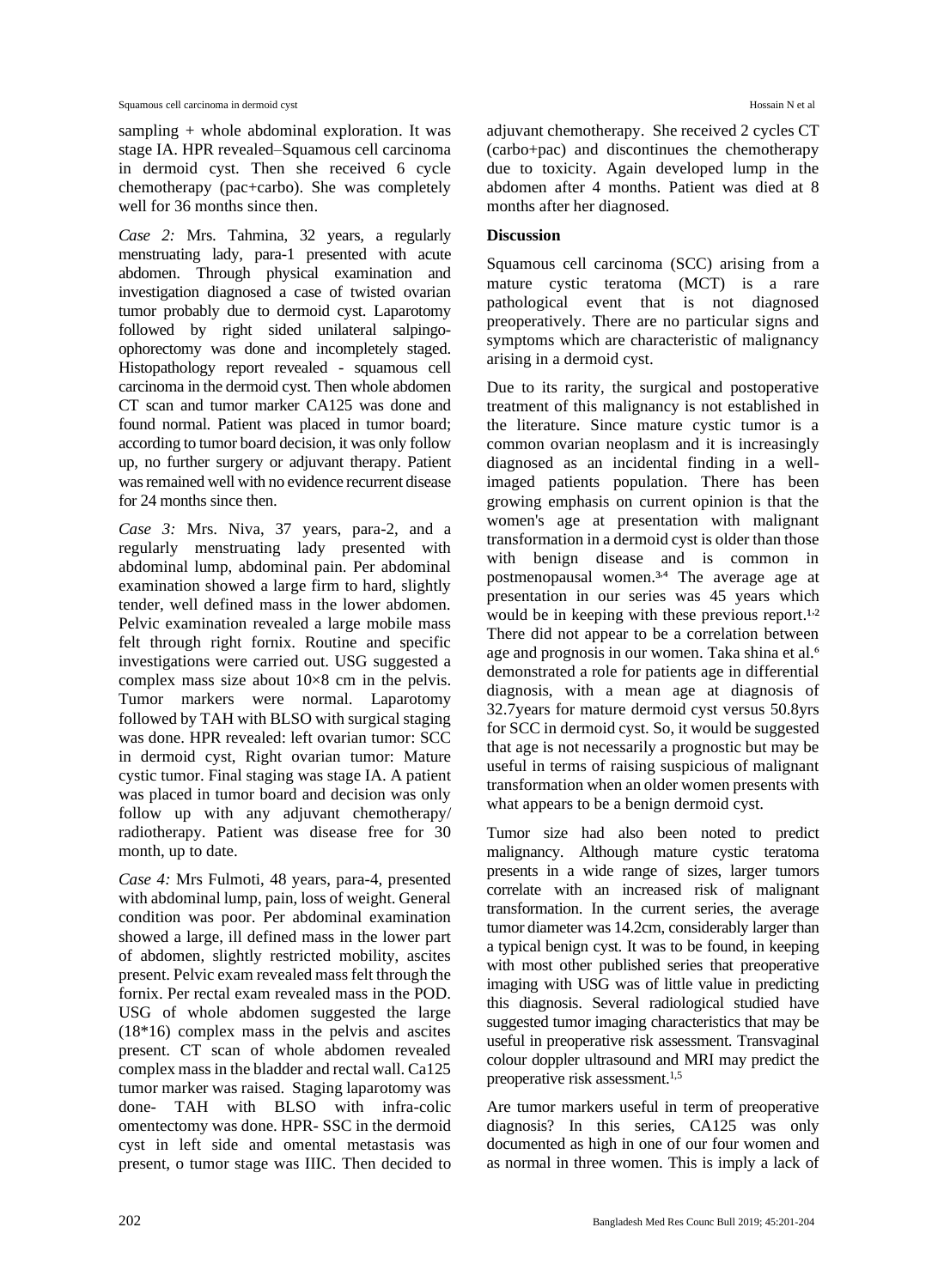usefulness as a diagnostic tool and would be in keeping. Current published data suggesting that CA125 does not predict this diagnosis preoperative. 2,7

In term of predicting likelihood of disease recurrence, stage appeared to be the most useful prognostic. Generally, women with Stage IA disease have an excellent prognosis (remaining disease free 3 years, 2 years and 2.6 years after diagnosis in our series) and one case, stage IIIC died 8 months of her disease.<sup>2</sup>

There is no clear consensus on an optimal management strategy for these women. Most centres would advocate that initial treatment should be with surgery and these were the case in all our women. TAH with BLSO with omentectomy would be the widely accepted approach, as this allows full staging of disease.

Optimal de-bulking if metastatic disease is present is also thought to improve survival in this case, as it does for primary epithelial tumors. One of these women (who was aged 35 yrs or younger)was initially treated with unilateral oophorectomy. Now, she is disease free at least 2 years from disease. The question as to whether fertility sparing surgery is appropriate for young women with disease localized to one ovary has never been definitively answered.

Due to the rarity of this tumor adjuvant treatment has not been prospectively evaluated. For young patients with intact stage IA disease and fertility consideration, conservative treatment with unilateral salpingo-oophorectomy and surgical staging and close follow-up has been proposed.²

In women deemed at high risk of disease recurrence, post operative radical pelvic radiotherapy may be considered.² The rational for this is that in patients who died recurrence, pelvic disease was common and a particularly difficult problem to manage clinically but little benefit of radiotherapy in the metastatic setting.<sup>2</sup>

In term of chemotherapy, it would be fair to conclude from previous studies that chemotherapy is less effective in this disease than in primary epithelial ovarian tumors.<sup>7</sup> While some case series have reported some evidence of chemo sensitivity. It was observed that no definitive benefit from chemotherapy in any of these women, either in the adjuvant or metastatic setting.

Most women in this series (in common with others reported)<sup>4,5</sup> had regimens used to treat epithelial ovarian cancer, it is possible that regimens more commonly used in the treatment of squamous

#### Hossain N et al Squamous cell carcinoma in dermoid cyst

tumors such as cisplatin and 5 flurouracil may have demonstrated more convincing evidence of activity. Concurrent chemo radiation has also been advocated by several authors in a similar manner to that used for squamous cell carcinoma of the cervix, with varying results.<sup>7</sup>



**Figure 1:** Ultrasonography of Dermoid cyst.



**Figure 2:** Histopathology of Squamous cell carcinoma in dermoid cyst

### **Conclusion**

In conclusion, SCC arising in Mature Cystic Teratoma (MCT) presents a diagnostic and therapeutic dilemma. Based on the authors' experience with this disease and currently available data, we recommend vigilant preoperative risk assessment, surgical cytoreduction with proper staging, and adjuvant therapy with platinum-based and concurrent whole pelvic radiation in surgically confirmed earlystage disease. Patients with stage-III disease have a poor prognosis and should be offered platinumbased chemotherapy. Keeping in view the rarity, it is very essential to be aware of this condition and be equipped to deal with it.